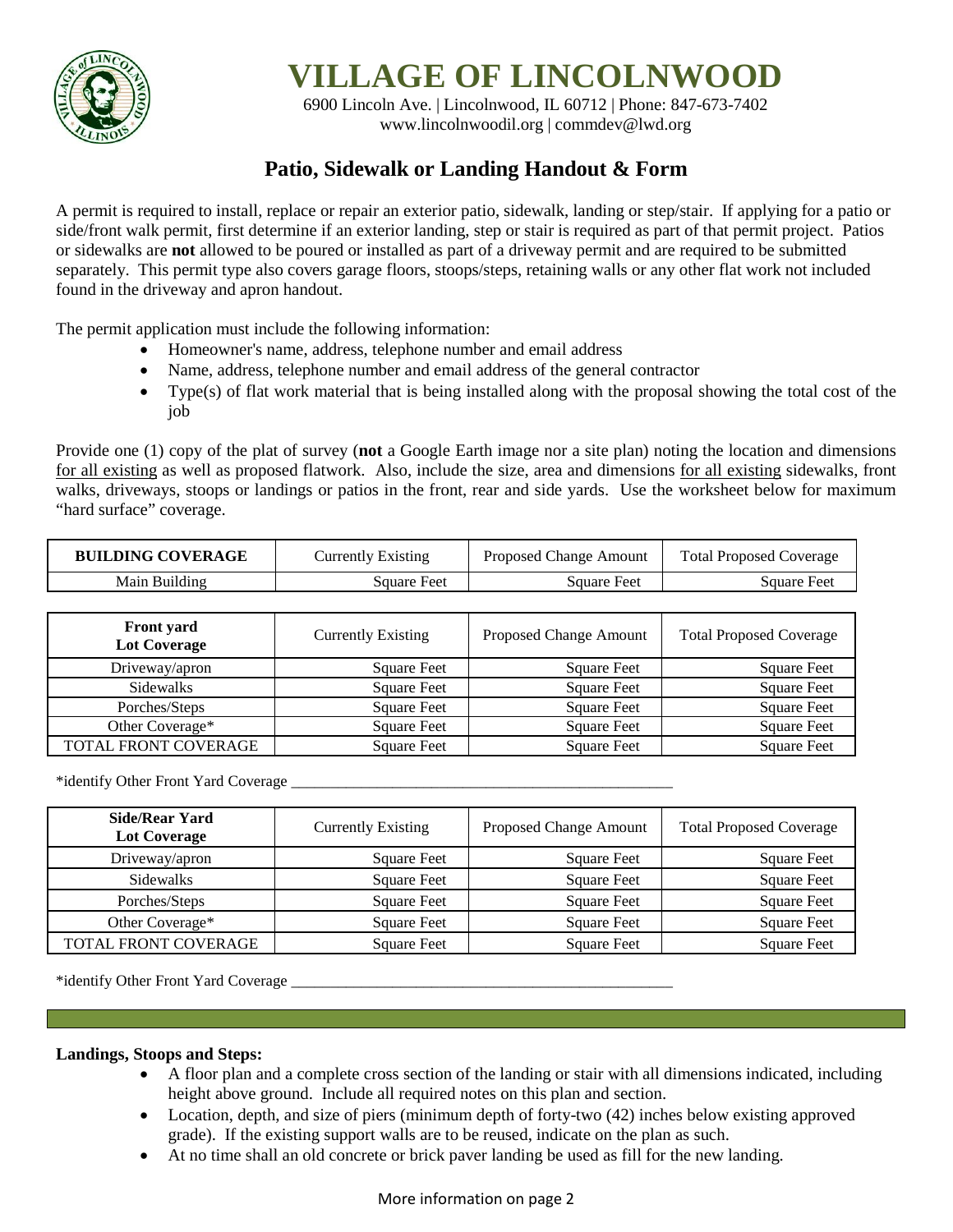- Riser height, tread depth and width of stairs; riser height cannot exceed seven and three quarters  $(7\frac{3}{4})$ inches, tread depth cannot be less than ten (10) inches with a one (1) , measured from nosing to nosing and the width of stairs cannot be less than thirty-six (36) inches.
- Height, width and depth of landings The landing at the exterior of an exterior doorway shall not be more than seven and three quarters  $(7 \frac{3}{4})$  inches below the top of the threshold. The minimum landing size shall be thirty six (36) inches by thirty six (36) inches. There shall be a landing on each side of an exterior door.
- Brick pavers being installed over an existing step, landing and stairs shall be required to comply with this code.

### **Required Handrails or Guardrails:**

- Guardrails are required when a drop of thirty (30) inches or more occurs from top of landing/step to grade below. Guardrails shall be required on porches, balconies, ramps and raised floor surfaces of not less than thirty six (36) inches in height. Balusters shall be spaced such that a sphere with a diameter of four (4) inches cannot pass through any opening.
- Handrails shall be installed a minimum of thirty four (34) inches to a maximum of thirty eight (38) inches above the stairs, measured vertically from the nosing of the tread, and shall be located on at least one side of stairways of four (4) or more risers and shall be continuous the full length of the stairs.

#### **Fire pits, gas fire features (Walls, torches, tabletops etc.) and exterior fireplaces:**

- Wood burning exterior fireplaces or fire pits must be shown a minimum distance of twenty five (25) feet away from any structure, including sheds, gazebos or neighboring homes.
- Fire pits shall not exceed three (3) feet in diameter nor two (2) feet in height.
- Exterior fireplaces shall be professionally designed and will include a floor plan, cross section and vertical section. All notes, dimensions and heights shall be supplied.
- Gas features shall be professionally designed and include length and size of gas pipe, burners, valves, shut-offs, connections etc.

For all flatwork installations, call J.U.L.I.E at either 811or 1-800-892-0123 forty-eight (48) hours before you dig per Illinois State law. This is to verify the location of underground utilities in the area. The service is provided to you at no charge.

Work must begin within 180 days of permit issuance. Work must be completed within 1 year. The permit card must be posted in a visible location to the street and must remain posted until final Village inspections are approved. Permit does not confer any approval or right to disregard any property covenant or a condominium/ homeowner's association restrictions. Please call 847-673-7402 at least 24 hours prior to requested inspection time. A failed inspection may require additional re-inspection fees.

Per Village of Lincolnwood ordinance for Site Management chapter 14.15.10(M) Permissible hours of construction:

Monday through Friday: 7:00 am to 6:00 pm Saturday: 7:00 am to Noon Sunday: Construction prohibited

#### **CONSTRUCTION STANDARDS FOR PATIO or WALKS:**

- Concrete: Four (4) inches of compacted CA-6 Gravel and a min. of three and one half (3 1/2) inches of concrete.
- Brick: Four (4) inches of compacted CA-6 Gravel with a one (1) inch compacted sand setting bed and a minimum 2 3/8 inch thick paver or as found in the manufacturers specifications and installation guidelines.

#### **CONSTRUCTION STANDARDS FOR GARAGE SLABS:**

• Concrete: Five (5) inches of compacted CA-6 Gravel and five (5) inches of concrete.

## **Provided Samples of Landings**